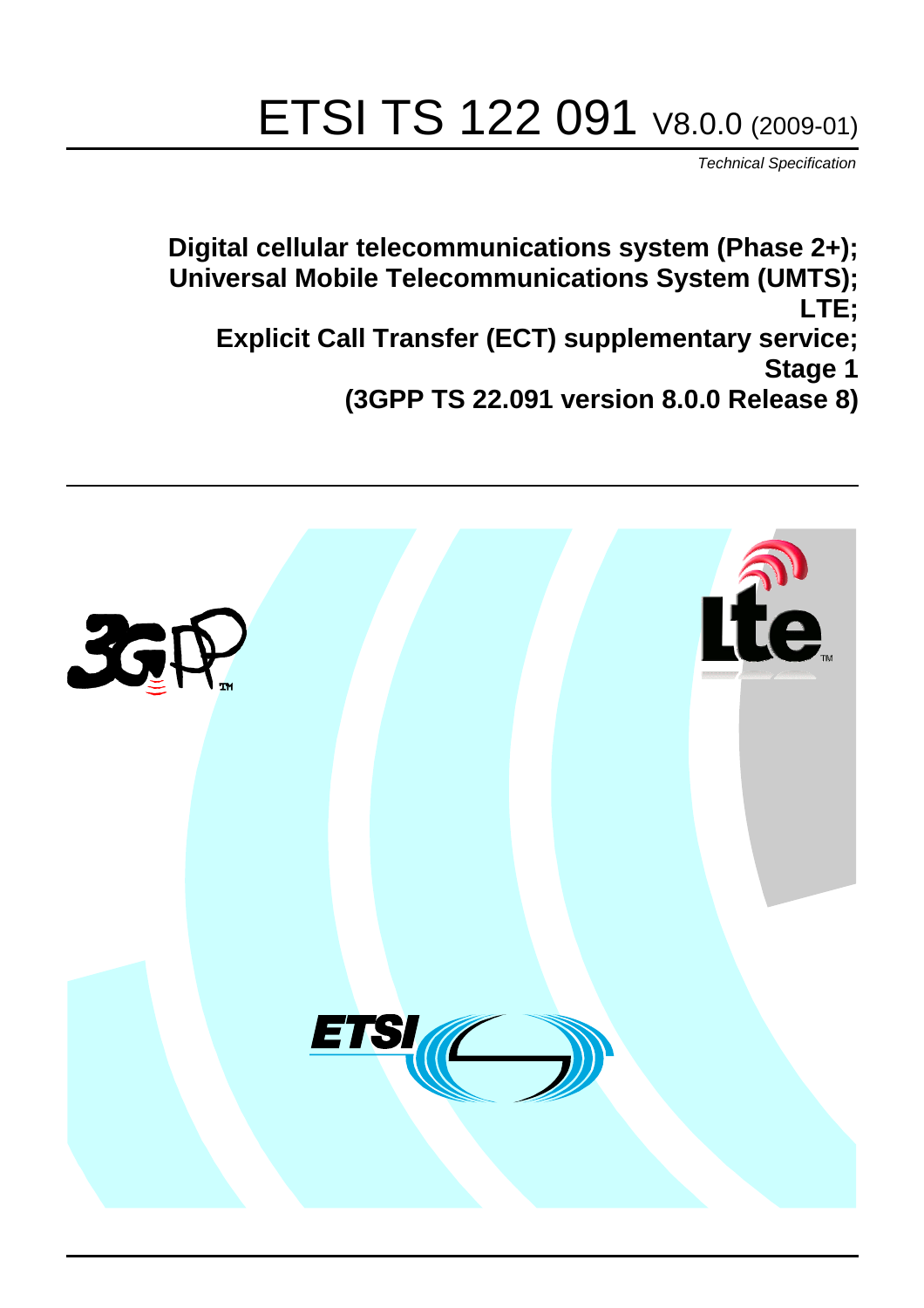Reference RTS/TSGS-0122091v800

Keywords

GSM, LTE, UMTS

#### *ETSI*

#### 650 Route des Lucioles F-06921 Sophia Antipolis Cedex - FRANCE

Tel.: +33 4 92 94 42 00 Fax: +33 4 93 65 47 16

Siret N° 348 623 562 00017 - NAF 742 C Association à but non lucratif enregistrée à la Sous-Préfecture de Grasse (06) N° 7803/88

#### *Important notice*

Individual copies of the present document can be downloaded from: [http://www.etsi.org](http://www.etsi.org/)

The present document may be made available in more than one electronic version or in print. In any case of existing or perceived difference in contents between such versions, the reference version is the Portable Document Format (PDF). In case of dispute, the reference shall be the printing on ETSI printers of the PDF version kept on a specific network drive within ETSI Secretariat.

Users of the present document should be aware that the document may be subject to revision or change of status. Information on the current status of this and other ETSI documents is available at <http://portal.etsi.org/tb/status/status.asp>

If you find errors in the present document, please send your comment to one of the following services: [http://portal.etsi.org/chaircor/ETSI\\_support.asp](http://portal.etsi.org/chaircor/ETSI_support.asp)

#### *Copyright Notification*

No part may be reproduced except as authorized by written permission. The copyright and the foregoing restriction extend to reproduction in all media.

> © European Telecommunications Standards Institute 2009. All rights reserved.

**DECT**TM, **PLUGTESTS**TM, **UMTS**TM, **TIPHON**TM, the TIPHON logo and the ETSI logo are Trade Marks of ETSI registered for the benefit of its Members.

**3GPP**TM is a Trade Mark of ETSI registered for the benefit of its Members and of the 3GPP Organizational Partners. **LTE**™ is a Trade Mark of ETSI currently being registered

for the benefit of its Members and of the 3GPP Organizational Partners.

**GSM**® and the GSM logo are Trade Marks registered and owned by the GSM Association.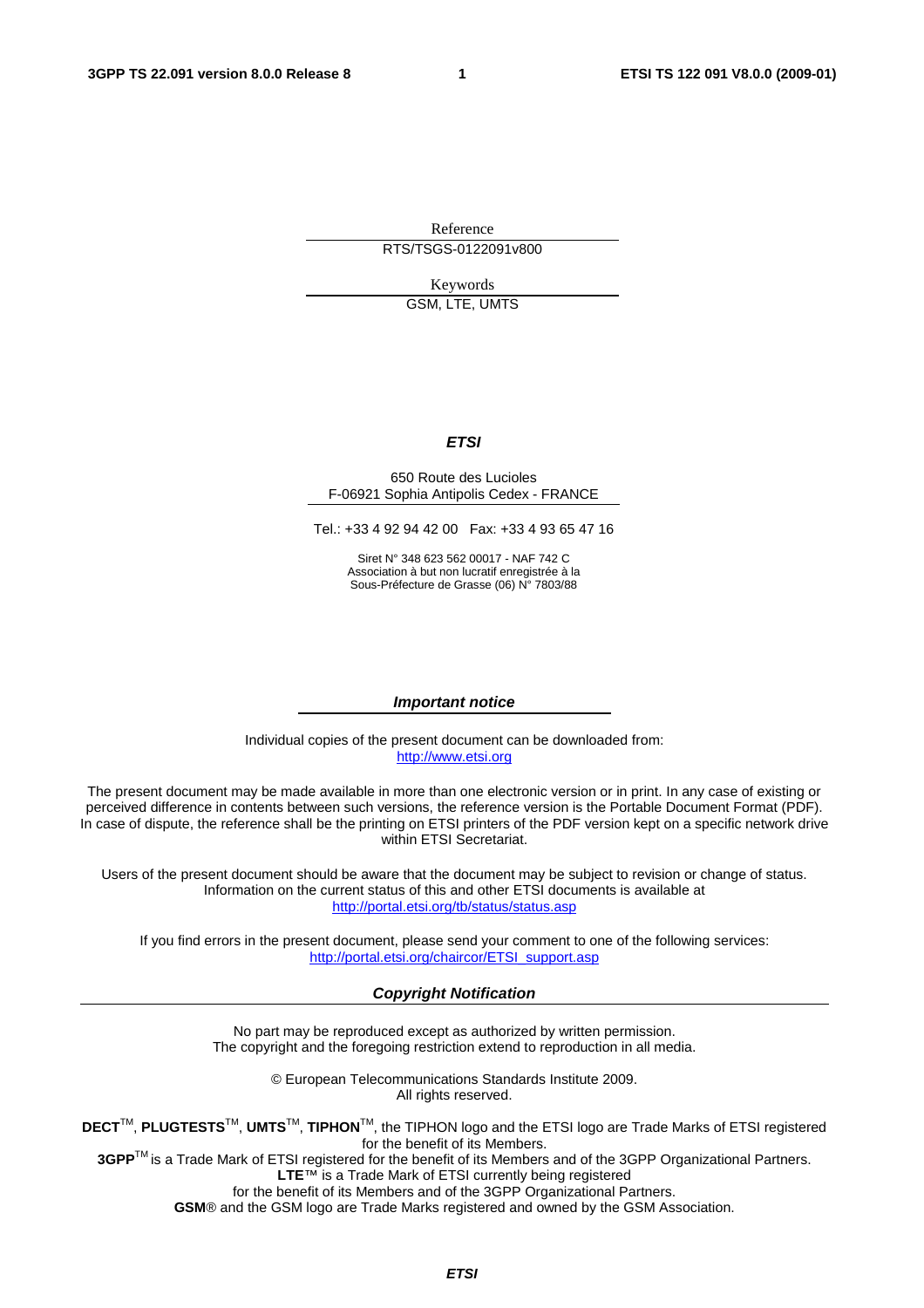# Intellectual Property Rights

IPRs essential or potentially essential to the present document may have been declared to ETSI. The information pertaining to these essential IPRs, if any, is publicly available for **ETSI members and non-members**, and can be found in ETSI SR 000 314: *"Intellectual Property Rights (IPRs); Essential, or potentially Essential, IPRs notified to ETSI in respect of ETSI standards"*, which is available from the ETSI Secretariat. Latest updates are available on the ETSI Web server [\(http://webapp.etsi.org/IPR/home.asp\)](http://webapp.etsi.org/IPR/home.asp).

Pursuant to the ETSI IPR Policy, no investigation, including IPR searches, has been carried out by ETSI. No guarantee can be given as to the existence of other IPRs not referenced in ETSI SR 000 314 (or the updates on the ETSI Web server) which are, or may be, or may become, essential to the present document.

### Foreword

This Technical Specification (TS) has been produced by ETSI 3rd Generation Partnership Project (3GPP).

The present document may refer to technical specifications or reports using their 3GPP identities, UMTS identities or GSM identities. These should be interpreted as being references to the corresponding ETSI deliverables.

The cross reference between GSM, UMTS, 3GPP and ETSI identities can be found under [http://webapp.etsi.org/key/queryform.asp.](http://webapp.etsi.org/key/queryform.asp)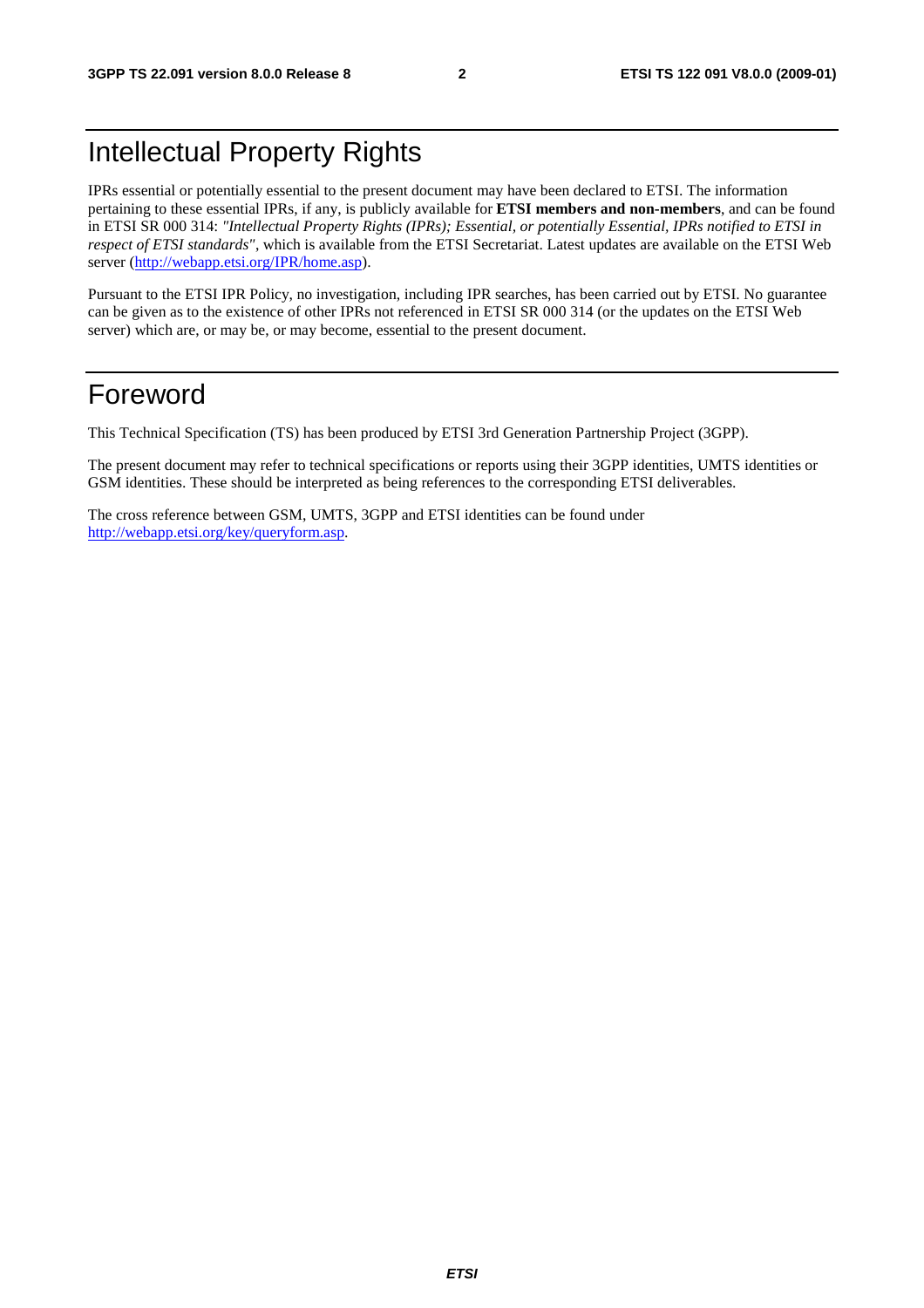$\mathbf{3}$ 

# Contents

| 1           |                                                                                                 |  |  |  |  |  |  |
|-------------|-------------------------------------------------------------------------------------------------|--|--|--|--|--|--|
| 2           |                                                                                                 |  |  |  |  |  |  |
| 3           |                                                                                                 |  |  |  |  |  |  |
| 3.1         |                                                                                                 |  |  |  |  |  |  |
| 3.2         |                                                                                                 |  |  |  |  |  |  |
| 4<br>4.1    |                                                                                                 |  |  |  |  |  |  |
|             |                                                                                                 |  |  |  |  |  |  |
| 5<br>5.1    |                                                                                                 |  |  |  |  |  |  |
| 5.2         |                                                                                                 |  |  |  |  |  |  |
| 5.3         |                                                                                                 |  |  |  |  |  |  |
| 5.4<br>5.5  |                                                                                                 |  |  |  |  |  |  |
| 5.6         |                                                                                                 |  |  |  |  |  |  |
| 5.7         |                                                                                                 |  |  |  |  |  |  |
| 5.8         |                                                                                                 |  |  |  |  |  |  |
| 5.9<br>5.10 |                                                                                                 |  |  |  |  |  |  |
| 6           |                                                                                                 |  |  |  |  |  |  |
|             |                                                                                                 |  |  |  |  |  |  |
| 7           |                                                                                                 |  |  |  |  |  |  |
| 8           |                                                                                                 |  |  |  |  |  |  |
| 8.1<br>8.2  |                                                                                                 |  |  |  |  |  |  |
| 8.3         |                                                                                                 |  |  |  |  |  |  |
| 8.4         |                                                                                                 |  |  |  |  |  |  |
| 8.5         |                                                                                                 |  |  |  |  |  |  |
| 8.6         |                                                                                                 |  |  |  |  |  |  |
| 8.7<br>8.8  |                                                                                                 |  |  |  |  |  |  |
| 8.9         |                                                                                                 |  |  |  |  |  |  |
| 8.10        |                                                                                                 |  |  |  |  |  |  |
| 8.11        |                                                                                                 |  |  |  |  |  |  |
| 8.12        |                                                                                                 |  |  |  |  |  |  |
| 8.13        |                                                                                                 |  |  |  |  |  |  |
| 8.14        |                                                                                                 |  |  |  |  |  |  |
| 8.15        |                                                                                                 |  |  |  |  |  |  |
| 8.16        | Barring of all Outgoing International Calls except those direct to the Home PLMN Country (BOIC- |  |  |  |  |  |  |
| 8.17        |                                                                                                 |  |  |  |  |  |  |
| 8.18        | Barring of Incoming Calls when roaming outside the home PLMN country (BIC-Roam)12               |  |  |  |  |  |  |
| 8.19        |                                                                                                 |  |  |  |  |  |  |
| 9           |                                                                                                 |  |  |  |  |  |  |
|             | Deviations of PLMN ECT to the ISDN specifications of ECT13<br><b>Annex A (informative):</b>     |  |  |  |  |  |  |
| A.1         |                                                                                                 |  |  |  |  |  |  |
|             |                                                                                                 |  |  |  |  |  |  |
| A.2         |                                                                                                 |  |  |  |  |  |  |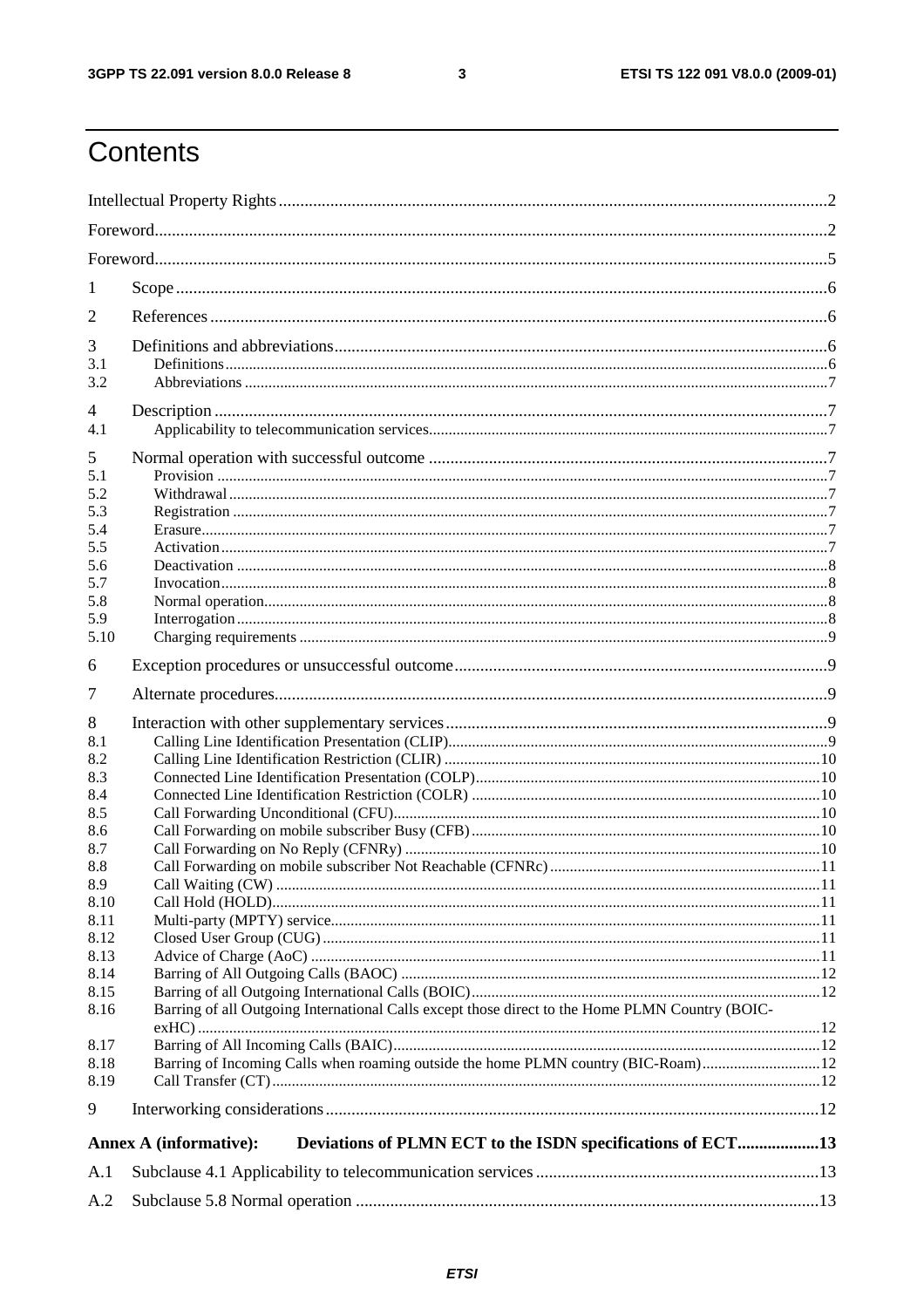$\overline{\mathbf{4}}$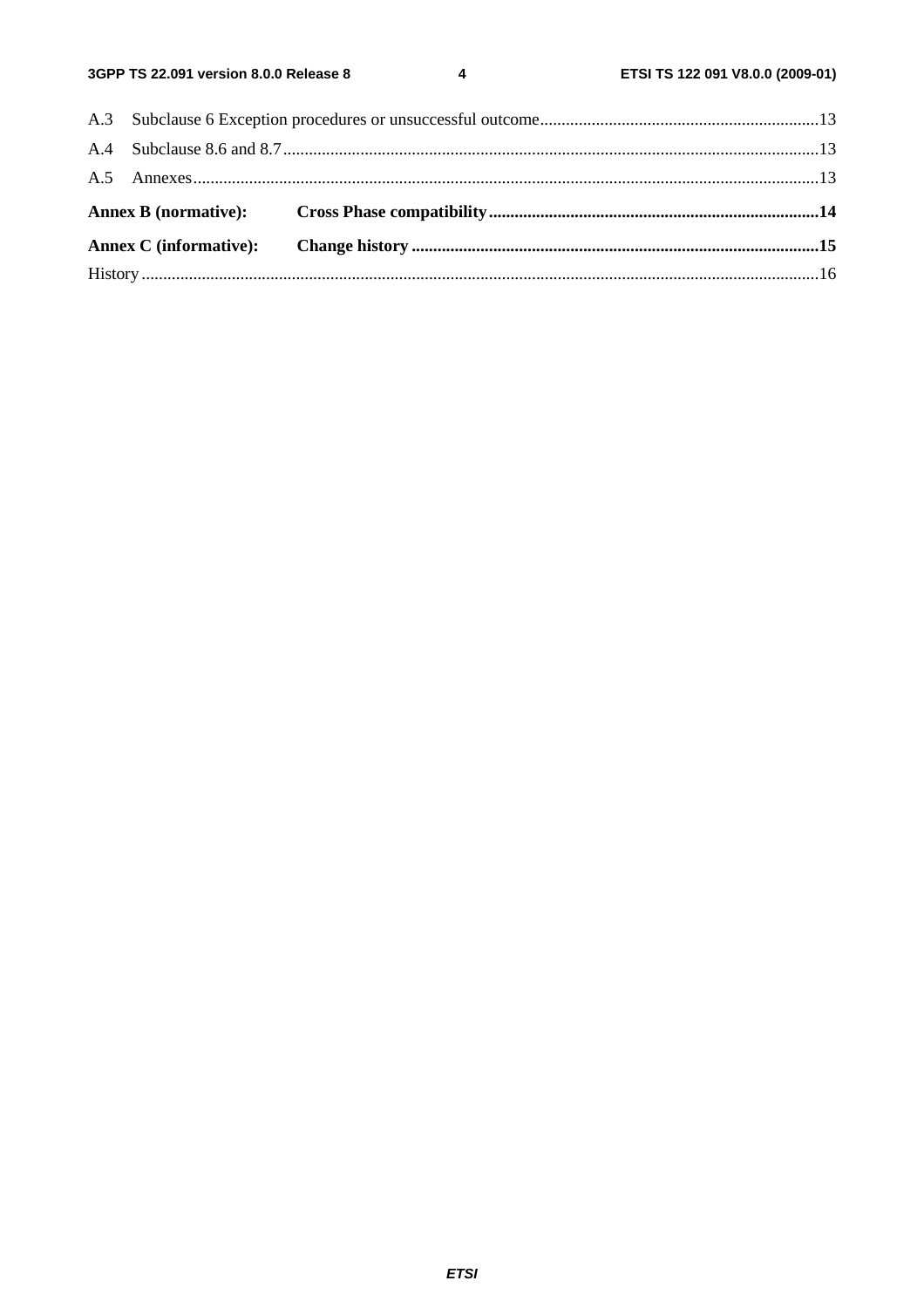## Foreword

This Technical Specification has been produced by the 3<sup>rd</sup> Generation Partnership Project (3GPP).

The contents of the present document are subject to continuing work within the TSG and may change following formal TSG approval. Should the TSG modify the contents of the present document, it will be re-released by the TSG with an identifying change of release date and an increase in version number as follows:

Version x.y.z

where:

- x the first digit:
	- 1 presented to TSG for information;
	- 2 presented to TSG for approval;
	- 3 or greater indicates TSG approved document under change control.
- y the second digit is incremented for all changes of substance, i.e. technical enhancements, corrections, updates, etc.
- z the third digit is incremented when editorial only changes have been incorporated in the document.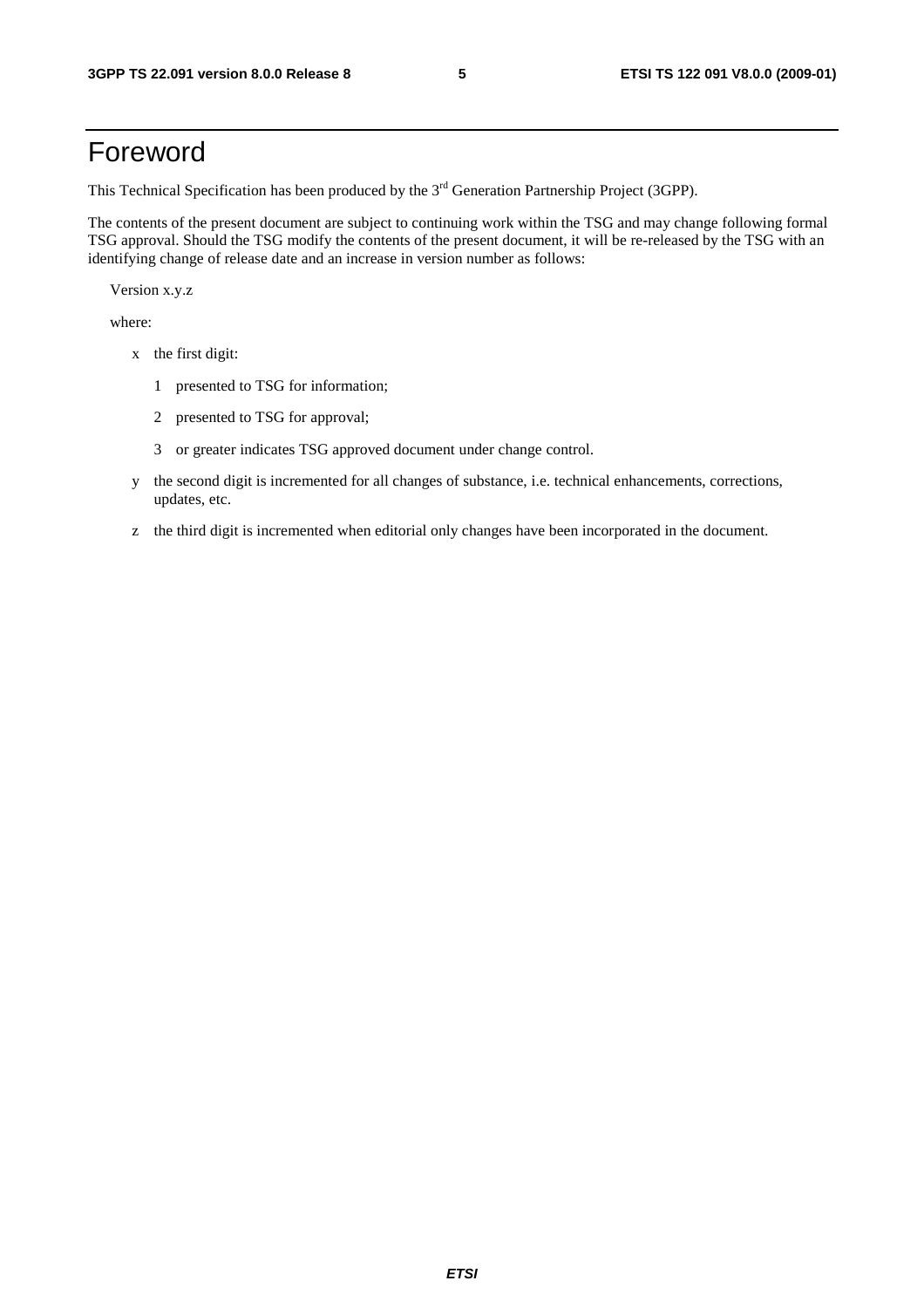#### 1 Scope

The present document specifies the stage 1 description of Explicit Call Transfer (ECT) from the service subscriber's and user's points of view, in particular:

- the procedures for normal operation with successful outcome;
- the action to be taken in exceptional circumstances;
- the interaction with other supplementary services.

The present document does not deal with the Man-Machine Interface (MMI) requirements, but makes reference to the appropriate Technical Specifications.

The charging principles applied to ECT are established in the present document in terms of the charging information required to be collected. Any subsequent charging implications are outside of the scope of the present document.

Any interactions with other networks not dealt with in Clause 9 are outside the scope of the present document.

## 2 References

The following documents contain provisions which, through reference in this text, constitute provisions of the present document.

- References are either specific (identified by date of publication, edition number, version number, etc.) or non-specific.
- For a specific reference, subsequent revisions do not apply.
- For a non-specific reference, the latest version applies. In the case of a reference to a 3GPP document (including a GSM document), a non-specific reference implicitly refers to the latest version of that document *in the same Release as the present document*.
- [1] 3GPP TS 21.905: "Vocabulary for 3GPP Specifications".
- [2] 3GPP TS 22.030: " Man-Machine Interface (MMI) of the Mobile Station (MS)".

# 3 Definitions and abbreviations

#### 3.1 Definitions

For the purposes of the present document, the following definitions apply.

**Alerting state:** the remote subscriber is being informed of the call (i.e. the connection has not yet been established for that call).

**Answered state:** the connection has been established on the call to the remote subscriber.

**Subscriber A:** is the served mobile subscriber, the one who has subscribed to, and invokes the Explicit Call Transfer supplementary service.

**Subscriber B:** is the other party in one of subscribers A's calls. By convention, in the present document it is considered that the connection has been established on this call.

**Subscriber C:** is the other party in another of subscribers A's calls.

Subscriber D: is the forwarded-to subscriber of call forwarded by subscriber C.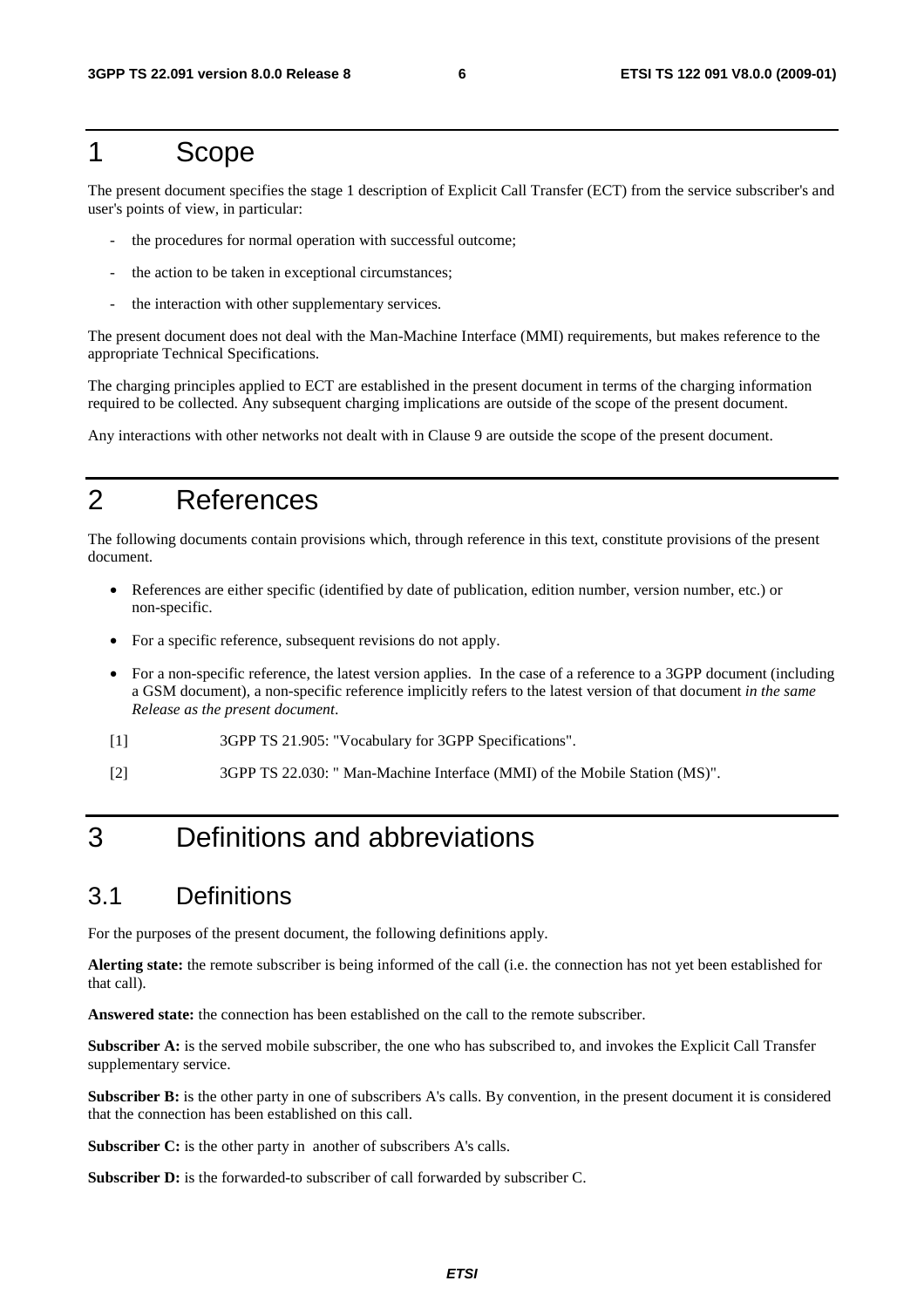NOTE: Each of subscriber B, C and D can be a mobile or a fixed subscriber, and each of them is referred to as "remote party".

**Successful invocation:** The ECT supplementary service is successfully invoked if the outcome of all checks (e.g. subscription, states of calls, resources) performed by the network on the received ECT request from the served subscriber are successful.

#### 3.2 Abbreviations

All abbreviations used within the present document are given in 3GPP TS 21.905 [1].

#### 4 Description

The ECT supplementary service enables the served mobile subscriber (subscriber A) who has two calls , each of which can be an incoming or outgoing call, to connect the other parties in the two calls and release the served mobile subscribers own connection.

Prior to transfer, the connection shall have been established on the call between subscriber A and subscriber B. On the call between subscriber A and subscriber C, either the connection shall have been established prior to transfer, or, as a network option, transfer can occur while subscriber C is being informed of the call (i.e. the connection has not yet been established.)

#### 4.1 Applicability to telecommunication services

This service is applicable to telephony (TS:11) only.

### 5 Normal operation with successful outcome

#### 5.1 Provision

The supplementary service shall be provided after pre-arrangement with the service provider.

The provision of the Call Hold (HOLD) supplementary service is also required.

#### 5.2 Withdrawal

The supplementary service shall be withdrawn at the subscriber request or for service provider reasons.

#### 5.3 Registration

Not applicable.

#### 5.4 Erasure

Not applicable.

#### 5.5 Activation

The supplementary service shall be activated by the service provider as a result of provision.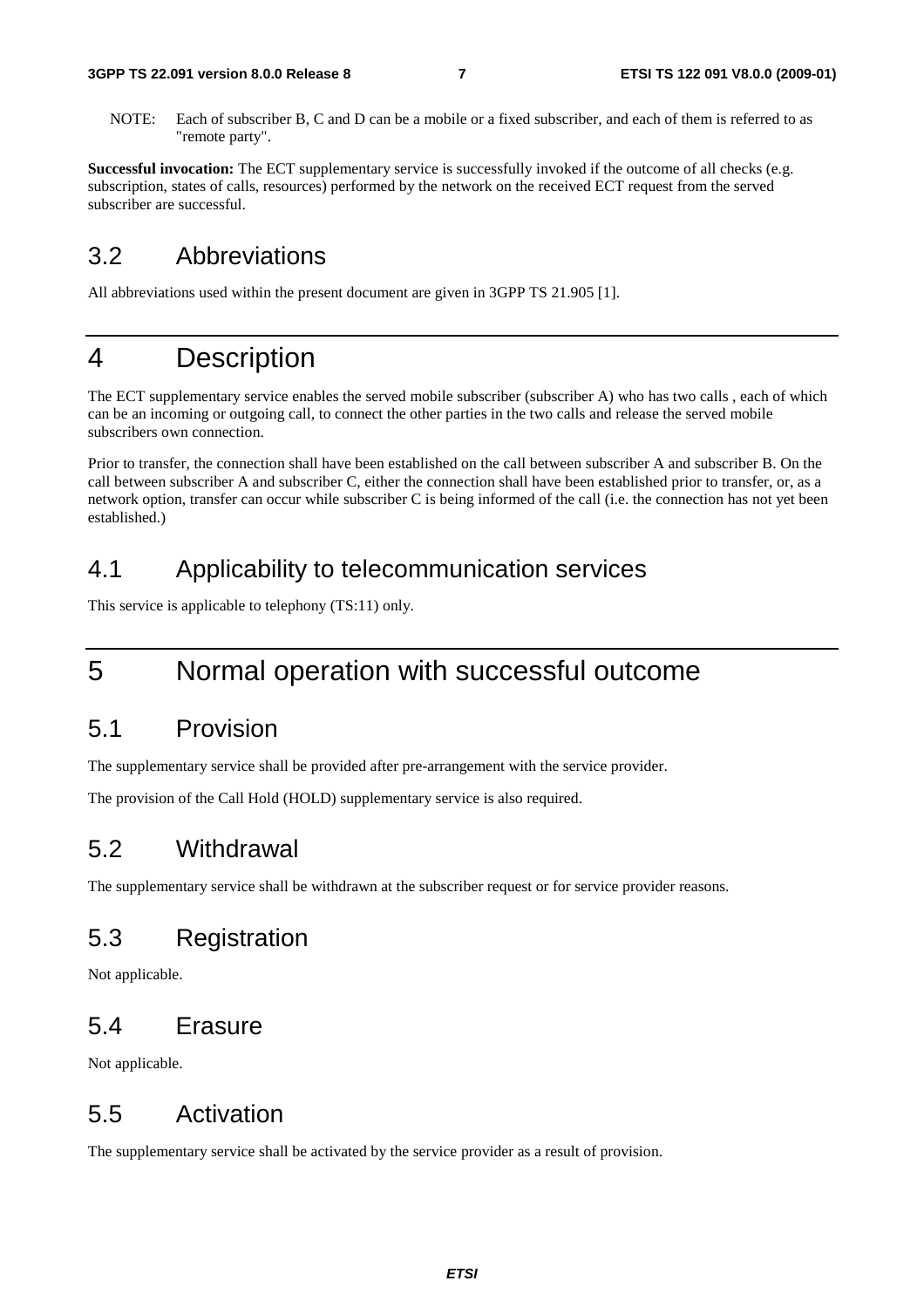### 5.6 Deactivation

The supplementary service shall be deactivated by the service provider as a result of withdrawal.

# 5.7 Invocation

ECT shall be invoked by the served mobile subscriber by use of a control procedure as described in TS 22.030 [2].

# 5.8 Normal operation

The served mobile subscriber (subscriber A) who has two calls (one with subscriber B and one with subscriber C), each of which can be an incoming call or an outgoing call, can request the invocation of the ECT supplementary service with respect to the two calls.

The connection shall have been established on one of the calls (referred to as the call between subscriber A and subscriber B).

The ECT supplementary service can be invoked after the connection has been established on the call between subscriber A and subscriber C, and in addition, as a network option, after subscriber C has been informed of the call (i.e. an outgoing call from subscriber A to subscriber C, where the connection has not yet been established).

On successful invocation of the ECT supplementary service, the two calls between subscriber A and subscriber B and between subscriber A and subscriber C respectively shall be removed from subscriber A's access (i.e. the traffic channel and the signalling channel towards subscriber A will be released) and shall be transformed into a normal call between subscriber B and subscriber C where the state of the previously held party is changed to active without a subscriber action.

The previously held party will be informed in the normal way of the retrieve procedure.

If the network option above is supported, then if subscriber C is being informed of the call from subscriber A at the time of transfer, the call shall remain in this state at subscriber C (as a network option the ringing tone will be given to subscriber B), and when the connection is established by subscriber C, subscriber C shall be connected to subscriber B.

Subscriber A will no longer have any control of the on-going call between B and C.

The network shall inform (if possible) subscriber B and subscriber C of the occasion that call transfer has happened including the state (connection established, or user being informed of the call) of the call to the other subscriber.

If the network option above is supported, then after connection is established on a call which was transferred whilst subscriber C was being informed of that call, subscriber B shall be informed that the connection has been established on the call to subscriber C.

The line identity of subscriber B shall be indicated to subscriber C as specified in subclauses 8.1 through 8.4.

The line identity of subscriber C shall be indicated to subscriber B as specified in subclauses 8.1 through 8.4, either:

- at the time of transfer, if the connection had been established between subscriber A and subscriber C; or
- when subscriber B is informed that the connection has been established to subscriber C, if this occurs after transfer.

# 5.9 Interrogation

Not applicable.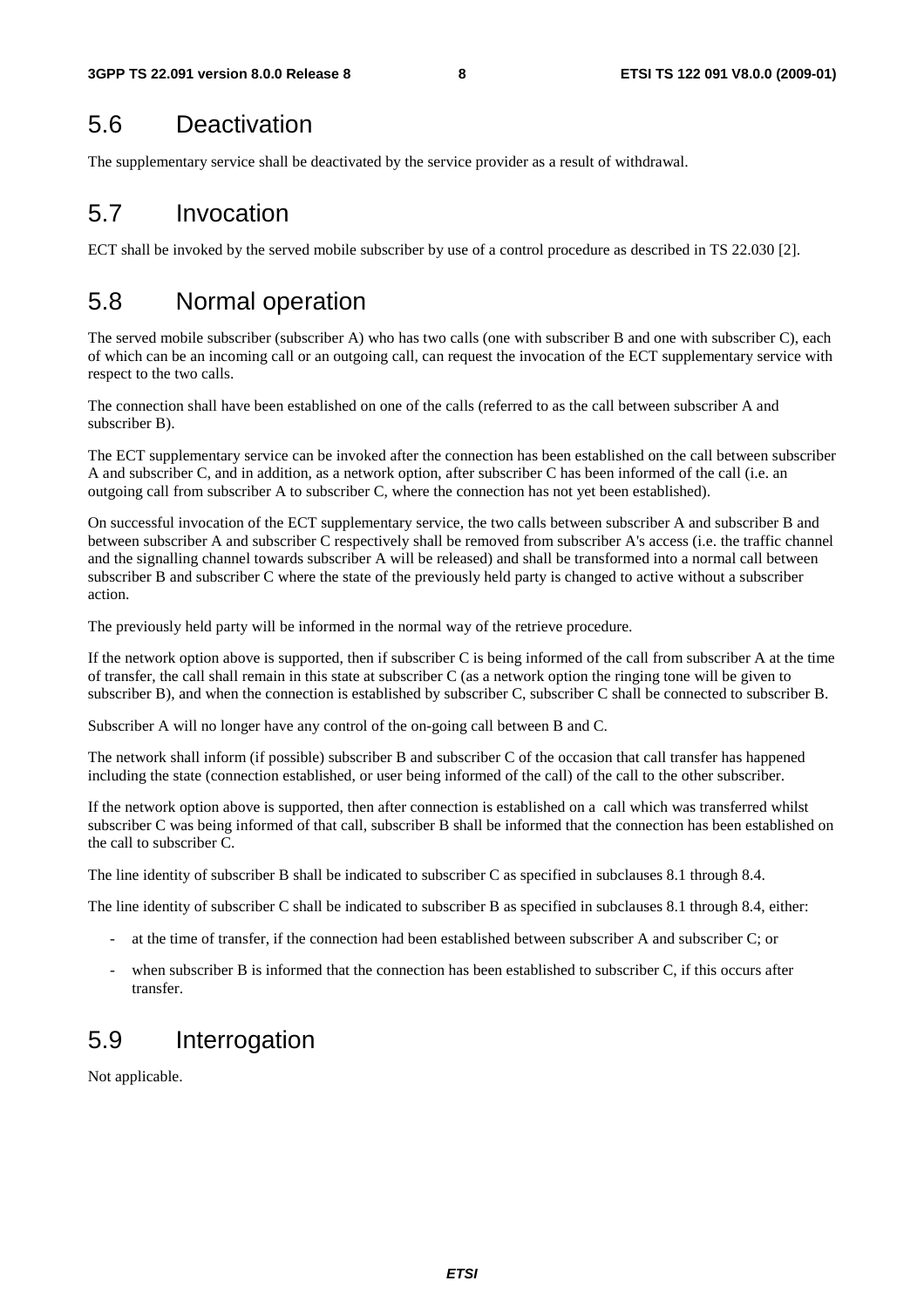#### 5.10 Charging requirements

The charging principles applicable prior to the served mobile subscribers invocation of ECT, shall also apply after the ECT supplementary service is successfully invoked, i.e. the same charging information will continue to be collected after invocation as before. The charging information for both calls shall contain an indication of successful invocation of ECT.

NOTE: There is no additional charging requirement on the interchange signalling capabilities.

#### 6 Exception procedures or unsuccessful outcome

If a mobile subscriber tries to invoke the call transfer service while not subscribed to or the network cannot provide ECT supplementary service for some other reason, an indication shall be provided to the mobile subscriber to notify the mobile subscriber with the reason of failure.

The call state is not affected and the established connection shall remain in the state prior to the request.

In the case where:

- the two calls are incompatible with the ECT request, i.e. either one of them or both are not belonging to the service TS:11 (telephony);
- if the network option is not supported and the call state is not compatible with the request, e.g. one call is not answered

the request shall be rejected by the network and the subscriber shall be notified with the reason.

The call state is not affected and the established connection shall remain in the state prior to the request.

The request for the ECT supplementary service shall be rejected if, as a network option, the network can determine that the resulting connection would contain no subscriber who is able to terminate the call.

NOTE: It may not be possible to decide if the resulting connection would have such a subscriber, e.g. when interworking between different versions of signalling systems occurs. In such cases, as a network option, the request for the ECT supplementary service may be accepted, or rejected. If the request for the ECT supplementary service is accepted in this case, the network may employ other means to control this situation (e.g. time supervision). The procedures for this are outside the scope of the present document.

# 7 Alternate procedures

For further study.

# 8 Interaction with other supplementary services

#### 8.1 Calling Line Identification Presentation (CLIP)

If subscriber A originated the call between subscribers A and B, and subscriber B subscribes to CLIP, subscriber C's identity shall be presented to subscriber B, subject to subscriber C's line identification restrictions (see subclauses 8.2 and 8.4). If the connection has been established on the call between subscribers A and C before ECT is invoked, subscriber C's identity shall be presented when ECT is invoked. If the connection is established on the call between subscribers A and C after ECT is invoked, subscriber C's identity shall be presented when the connection on that call is established.

If subscriber A originated the call between subscribers A and C, and subscriber C subscribes to CLIP, subscriber B's identity shall be presented to subscriber C, subject to subscriber B's line identification restrictions (see subclauses 8.2 and 8.4) when ECT is invoked.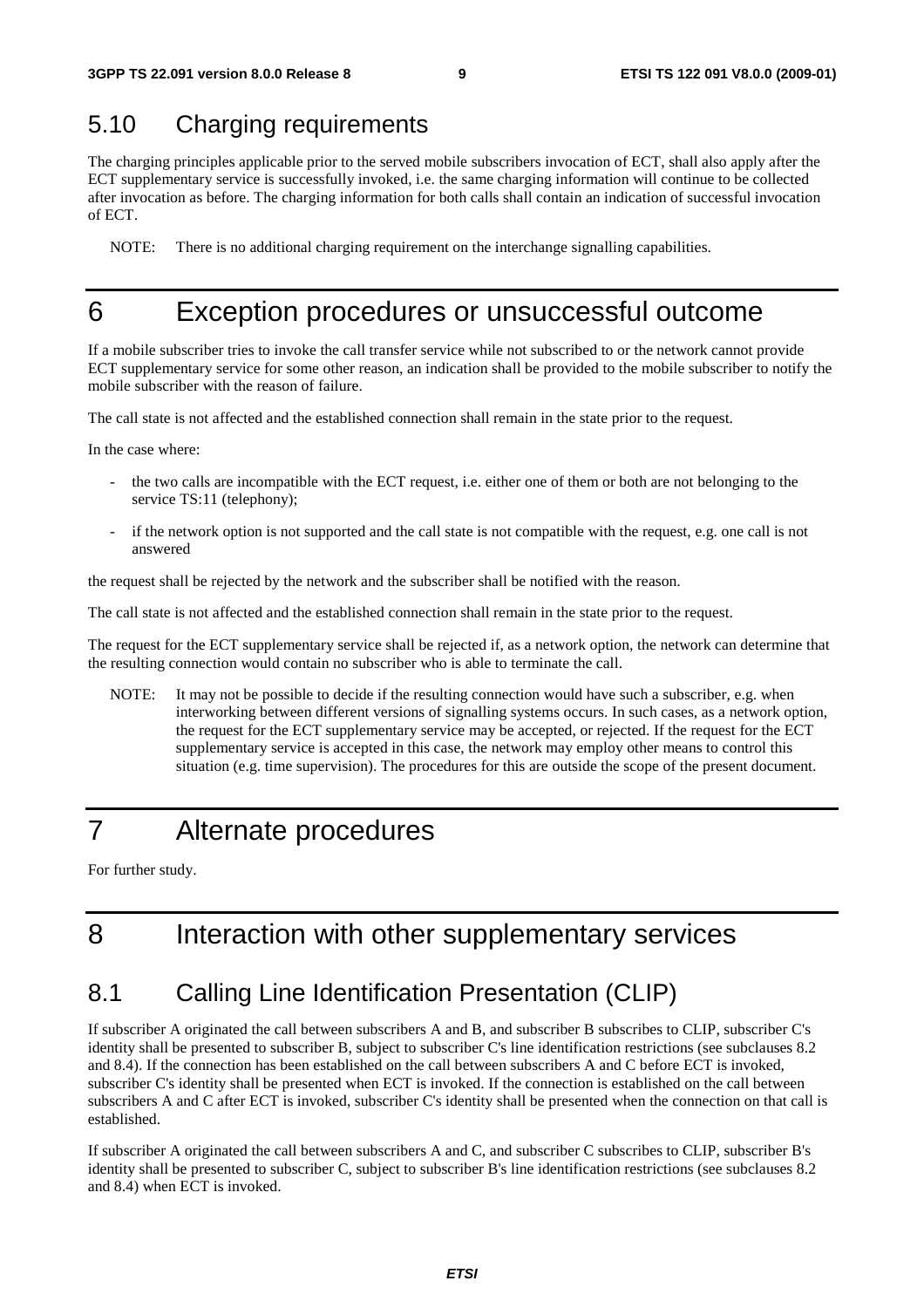#### 8.2 Calling Line Identification Restriction (CLIR)

If subscriber B originated the call between subscribers A and B, and subscriber B subscribes to CLIR, presentation of subscriber B's identity to subscriber C shall be controlled by that subscription. Subscriber B's serving network may also provide information on the cause of no CLI.

If subscriber C originated the call between subscribers A and C, and subscriber C subscribes to CLIR, presentation of subscriber C's identity to subscriber B shall be controlled by that subscription. Subscriber C's serving network may also provide information on the cause of no CLI.

#### 8.3 Connected Line Identification Presentation (COLP)

If subscriber B originated the call between subscribers A and B, and subscriber B subscribes to COLP, subscriber C's identity shall be presented to subscriber B, subject to subscriber C's line identification restrictions (see subclauses 8.2 and 8.4). If the connection has been established on the call between subscribers A and C before ECT is invoked, subscriber C's identity shall be presented when ECT is invoked. If the connection is established on the call between subscribers A and C after ECT is invoked, subscriber C's identity shall be presented when the connection on that call is established.

If subscriber C originated the call between subscribers A and C, and subscriber C subscribes to COLP, subscriber B's identity shall be presented to subscriber C, subject to subscriber B's line identification restrictions (see subclauses 8.2 and 8.4) when ECT is invoked.

#### 8.4 Connected Line Identification Restriction (COLR)

If subscriber A originated the call between subscribers A and B, and subscriber B subscribes to COLR, presentation of subscriber B's identity to subscriber C shall be controlled by that subscription.

If subscriber A originated the call between subscribers A and C, and subscriber C subscribes to COLR, presentation of subscriber C's identity to subscriber B shall be controlled by that subscription.

# 8.5 Call Forwarding Unconditional (CFU)

No impact.

# 8.6 Call Forwarding on mobile subscriber Busy (CFB)

Where a network supports the option to transfer a call for which the connection has been established to a subscriber C to which the connection has not yet been established, the transferred call will be forwarded to a forwarded-to subscriber D if the CFB condition at subscriber C (i.e. UDUB) applies.

For a call that is forwarded due to CFB after ECT is invoked, the sending of line identities to subscriber B and forwarded-to subscriber D respectively shall correspond to what is specified for the B and C subscribers in subclauses 8.1 through 8.4, i.e. replacing 'subscriber C' with 'the forwarded-to subscriber D' in the text.

# 8.7 Call Forwarding on No Reply (CFNRy)

The CFNRy timer at C is not restarted after the transfer has taken place.

Where a network supports the option to transfer a call for which the connection has been established to a subscriber C to which the connection has not yet been established, the transferred call will be forwarded to a forwarded-to subscriber D if the call forwarding no reply timer expires.

For a call that is forwarded due to CFNRy after ECT is invoked, the sending of line identities to subscriber B and forwarded-to subscriber D respectively shall correspond to what is specified for the B and C subscribers in subclauses 8.1 through 8.4, i.e. replacing 'subscriber C' with 'the forwarded-to subscriber D' in the text.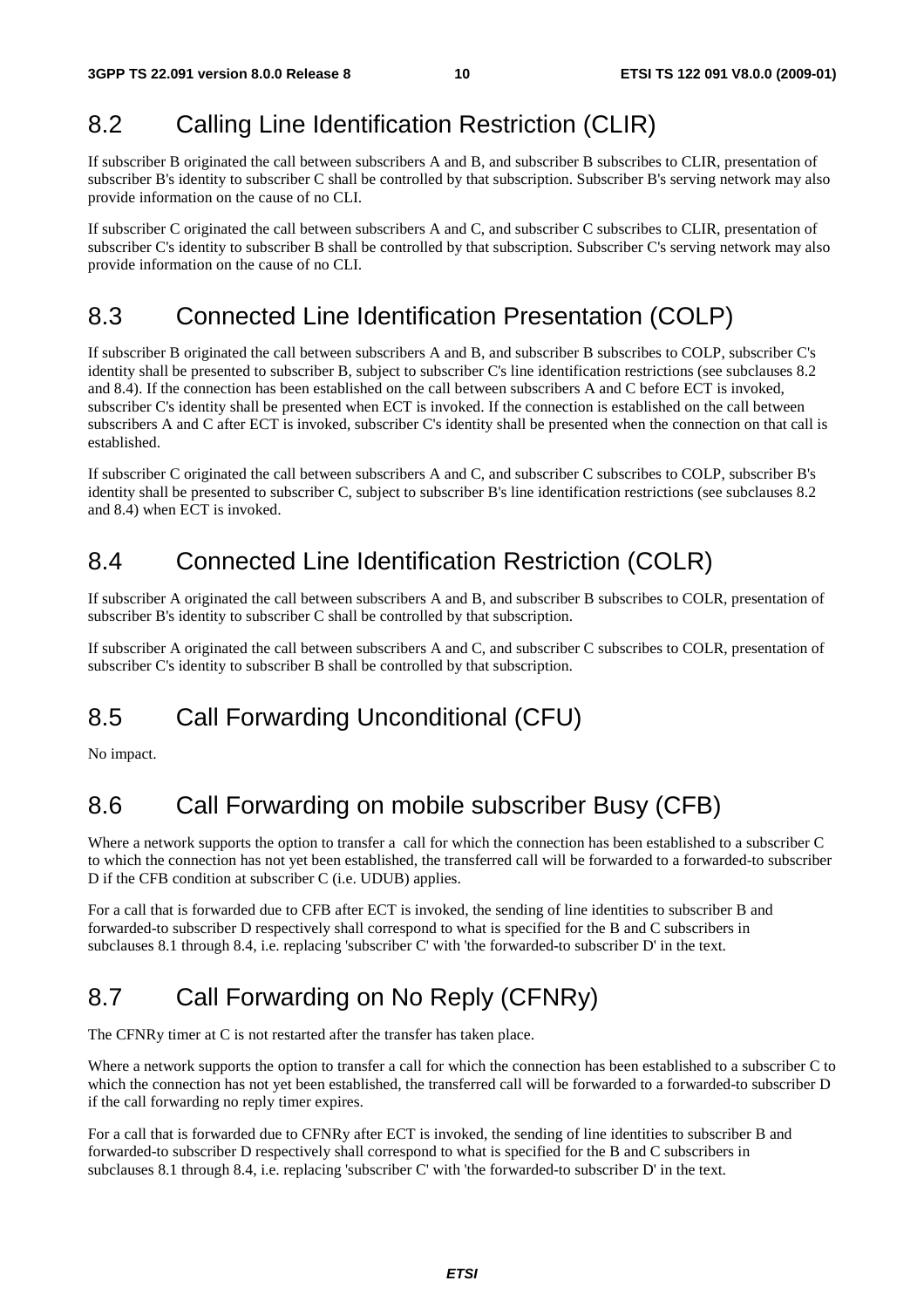#### 8.8 Call Forwarding on mobile subscriber Not Reachable (CFNRc)

No impact.

#### 8.9 Call Waiting (CW)

No impact, any party may receive a CW indication before, during or after the calls are transferred.

NOTE: After execution of ECT the served subscribers access is free for receiving calls without a CW indication.

If subscriber A has one active, one held and one waiting call, then once ECT of the held and active calls has been successfully completed, subscriber A shall be offered the normal notification that there is a new call, as for a normal terminating call.

If the call to subscriber C meets the waiting state at C, the subscriber B shall be informed after successful transfer about the waiting status at subscriber C.

#### 8.10 Call Hold (HOLD)

No impact, if either subscriber B or C have put their call to the served subscriber A on hold prior to the transfer, the resulting transferred call shall remain on hold by that subscriber. In this case the remote parties shall not be informed of the held state on the call.

#### 8.11 Multi-party (MPTY) service

A served mobile subscriber who has invoked MPTY supplementary service is not allowed to invoke the ECT supplementary service.

This is due to the fact that the MPTY functionality can not be subject to call transfer at all.

Any of the remote parties is allowed to invoke ECT.

#### 8.12 Closed User Group (CUG)

The two calls shall use the same closed user group for the transfer to be successful.

NOTE: Closed user group restrictions between subscribers will have been checked when the first call is established. Similarly, closed user group restrictions between subscribers will have been checked when established the second call.

### 8.13 Advice of Charge (AoC)

Served mobile subscriber:

- if call transfer is successfully accepted by the network, subscriber A will be disconnected, and therefore AoC processing at subscribers A Mobile Station will be stopped;
- for the combination AoC charging level and ECT, it is strongly recommended not to subscribe to both supplementary services at the same time.

Remote mobile subscriber:

any AoC service at the remote sides will continue to calculate the charging information according to the original call.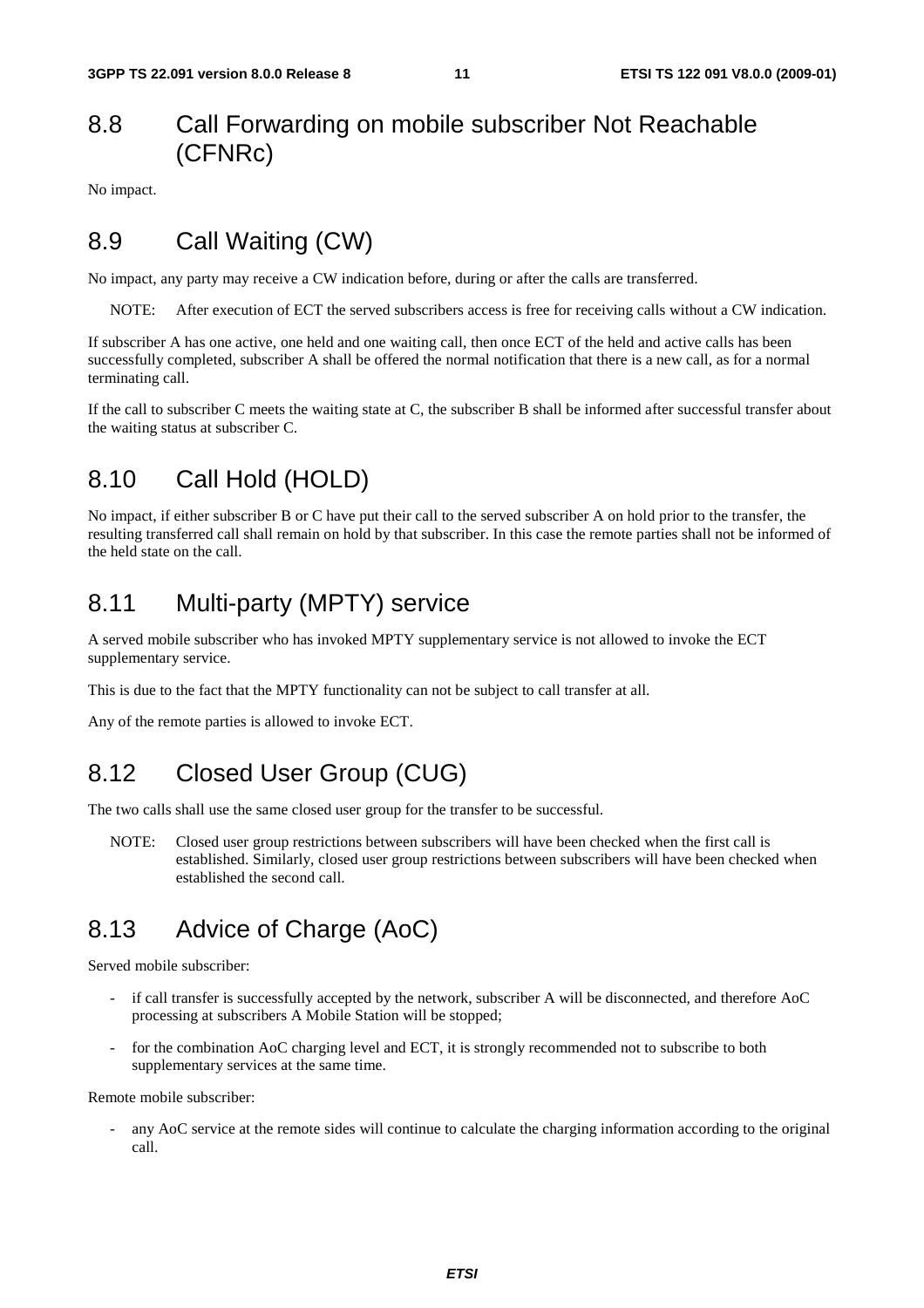#### 8.14 Barring of All Outgoing Calls (BAOC)

No impact.

#### 8.15 Barring of all Outgoing International Calls (BOIC)

No impact.

NOTE: If transfer occurs successfully at subscriber A, the barring programs at the remote subscribers cannot be checked again.

#### 8.16 Barring of all Outgoing International Calls except those direct to the Home PLMN Country (BOIC-exHC)

No impact.

#### 8.17 Barring of All Incoming Calls (BAIC)

No impact.

#### 8.18 Barring of Incoming Calls when roaming outside the home PLMN country (BIC-Roam)

No impact.

#### 8.19 Call Transfer (CT)

No impact.

The ECT supplementary service can be invoked simultaneously by the users on a call for which the connection has been established, but this is not regarded as a normal situation. The network will not be required to prevent this occurring, but likewise cannot guarantee that the indications supplied to the users involved will be sensible to those users. There can be more than one indication generated due to multiple invocations of the ECT supplementary service and the arrival of such indications is dependent on the timing of their invocation by the users involved in the call. The network shall transfer these indications when they are generated.

Therefore, both mobile subscribers (subscriber A and subscriber B) in a normal call, who have each subscribed to the ECT supplementary service, can simultaneous transfer the call. That is, if subscriber A and subscriber B are involved in a call on which the connection has been established, subscriber A can transfer the call to user C and subscriber B can transfer the call to user D.

NOTE: Mechanisms which prevent the ECT supplementary service from resulting in a connection which contains no subscriber able to terminate the call may result in rejection of simultaneous requests to invoke the ECT supplementary service by the subscribers involved in the call.

# 9 Interworking considerations

The operation of this supplementary service is not affected by the nature of the far end of the connections.

NOTE: In some networks the indication to the remote parties about the invocation of ECT may not be supported.

NOTE: If transfer occurs successfully at subscriber A, the barring programs at the remote subscribers cannot be checked again.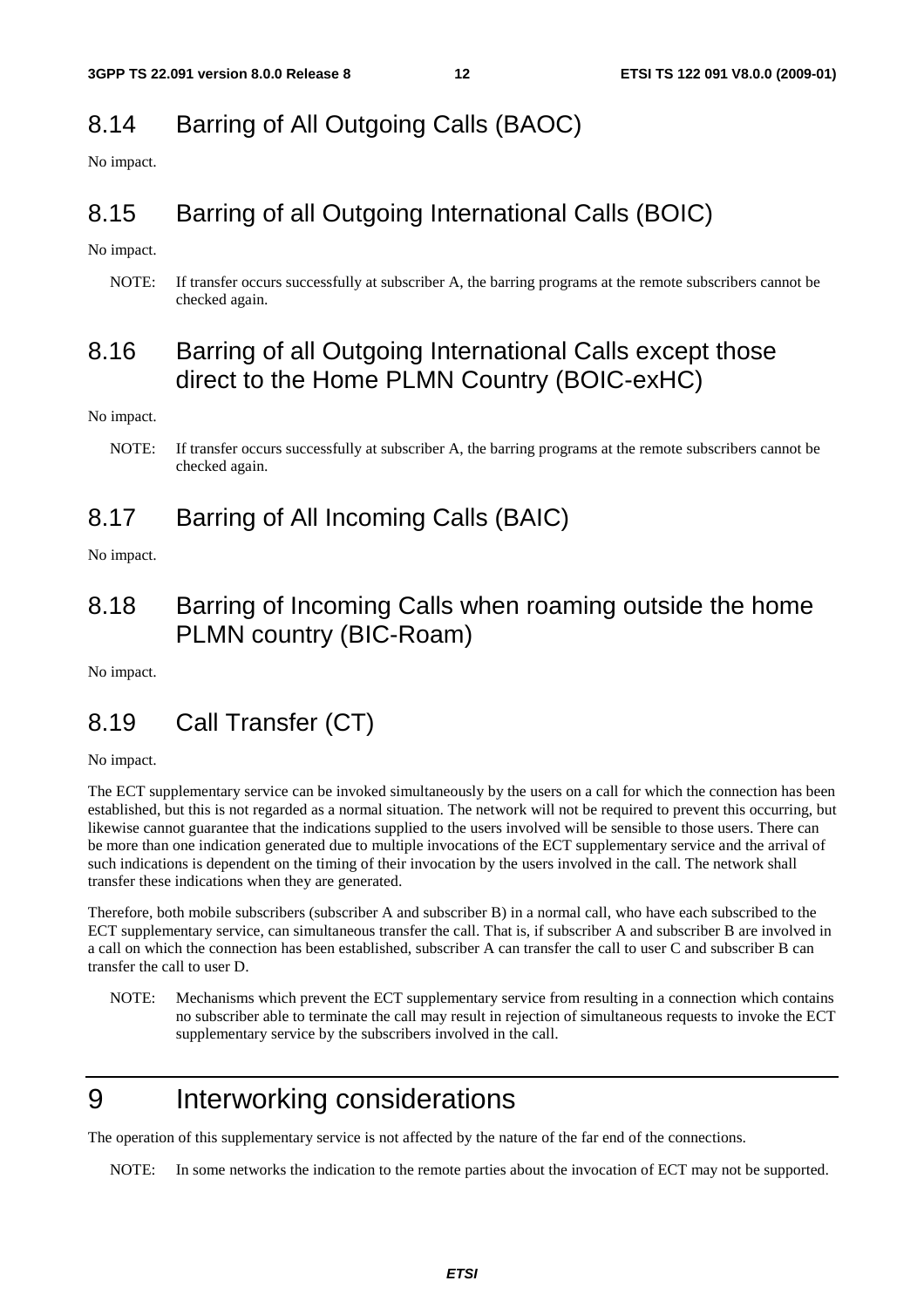# Annex A (informative): Deviations of PLMN ECT to the ISDN specifications of ECT

# A.1 Subclause 4.1 Applicability to telecommunication services

This service is applicable to Telephony (TS:11) only.

**NA1 states**: applicable to all circuit switched basic telecommunication services.

# A.2 Subclause 5.8 Normal operation

The NOTE describing the Call Hold scenario is not included in the 3GPP stage 1 specifications.

In 3GPP specifications there a explicit explanation that the previously held party shall be informed of the retrieve procedure.

**NA1:** there is no explicit description of this procedure.

In 3GPP specifications there is no explicit exchange of the subaddress of the remote parties after the successful transfer defined.

**NA1 states:** After the successful transfer of the call, the subscriber B and subscriber C can deliver if supplied their subaddress to the other subscriber.

# A.3 Subclause 6 Exception procedures or unsuccessful outcome

In the case where:

- the two calls are incompatible with ECT (either one of them or both are not Telephony service);
- the call state is not compatible with the request, e.g. one call is not answered;
- etc. (for further study).

the request will be rejected by the network and the subscriber will be notified of the cause.

**NA1 states**: It is the responsibility of the served user to ensure that the two calls are compatible.

# A.4 Subclause 8.6 and 8.7

**NA1**: There is no special definition of the impact of the interaction between CFB and CFNRy and ECT on the line identification supplementary services.

### A.5 Annexes

Annex A is missing in the ISDN specification.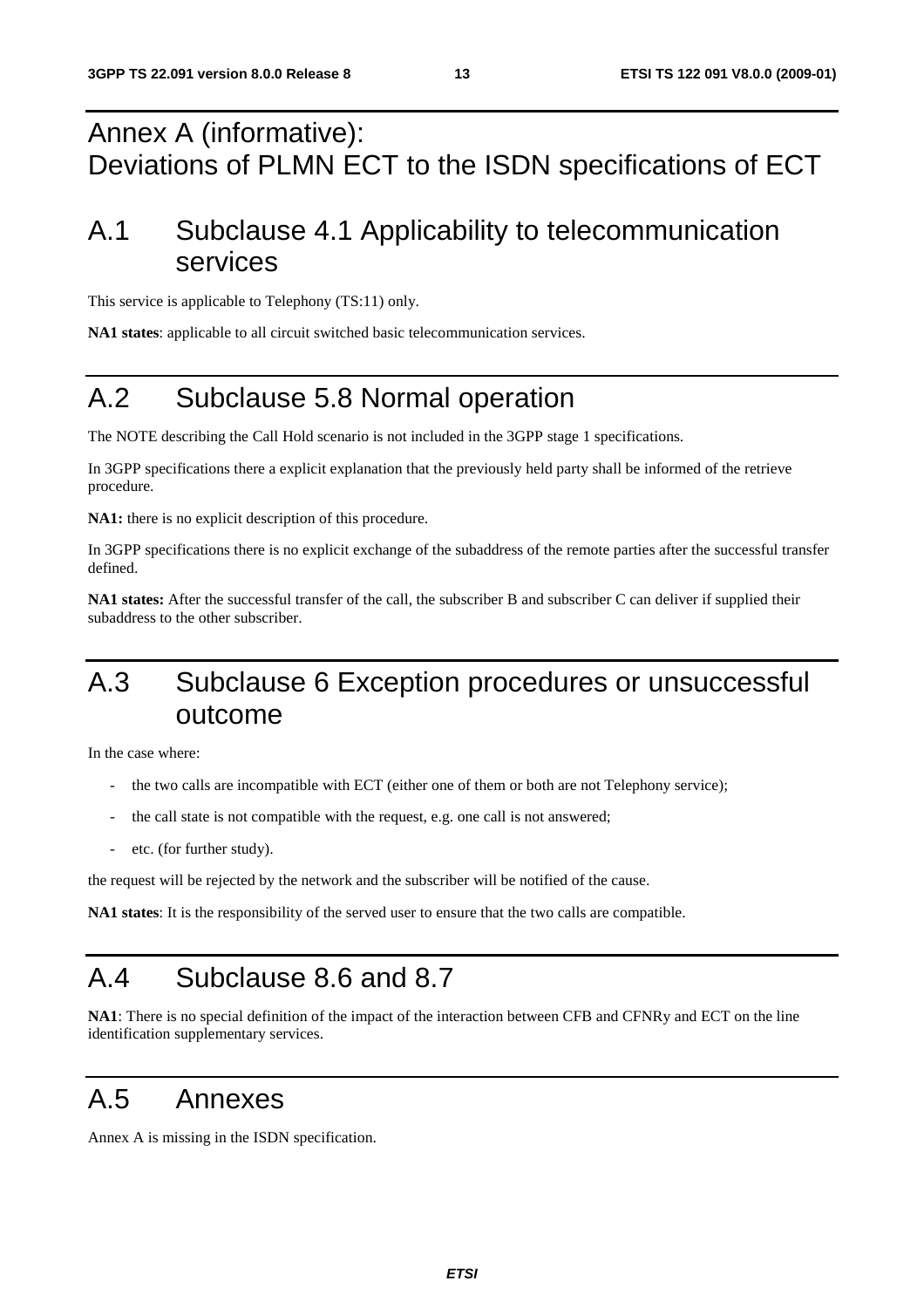# Annex B (normative): Cross Phase compatibility

As a operator option it is possible to support also the invocation of ECT by using Unstructured Supplementary Service Data (USSD).

The USSD string used should be the same as the standardised MMI code (4 SEND) for ECT.

The network shall send an indication towards the user if ECT was invoked successfully or unsuccessfully, though the mechanism for this indication is not specified.

If a remote party uses a non-ECT mobile station they may not receive the ECT notification.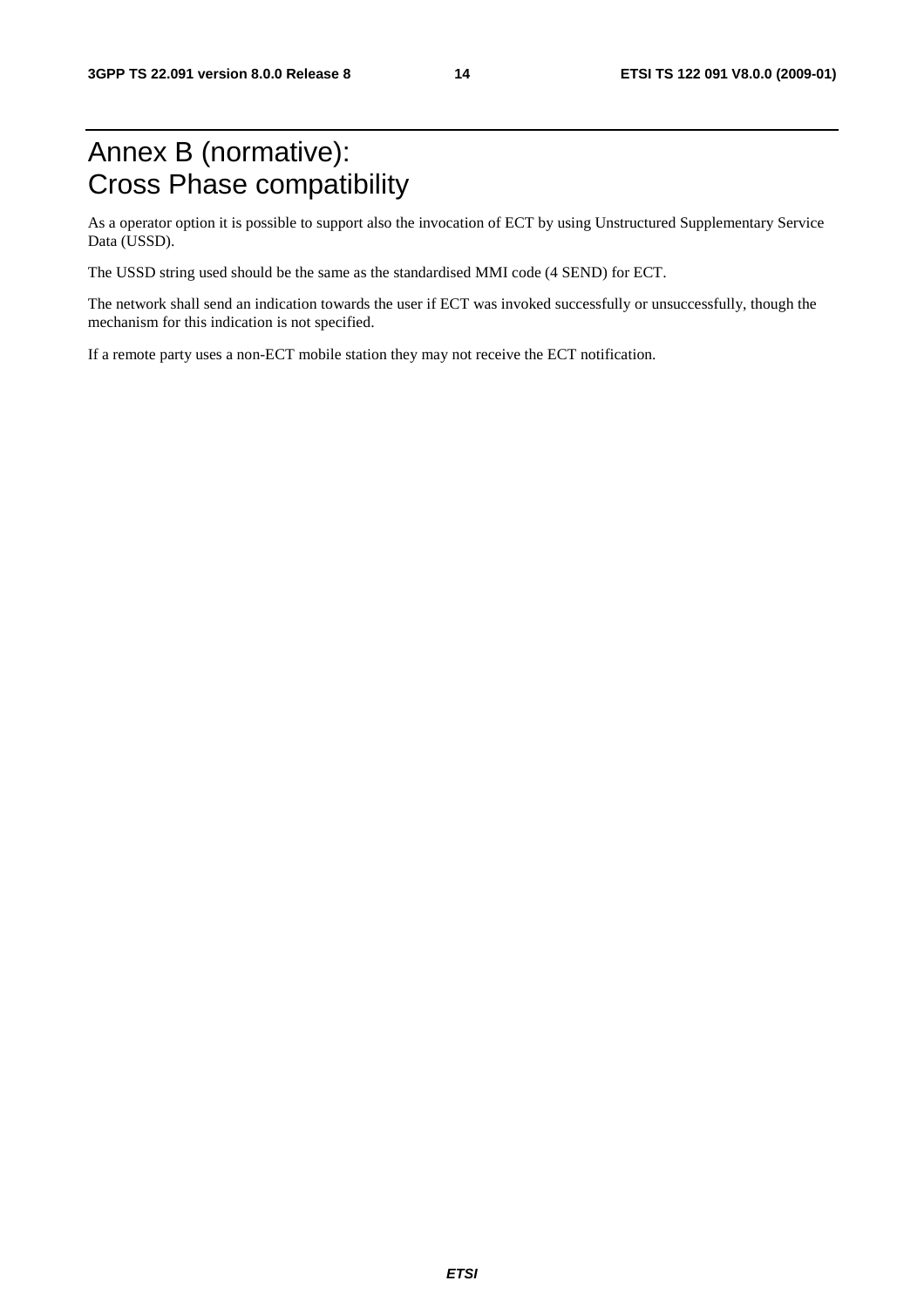# Annex C (informative): Change history

| <b>Change history</b> |                     |                       |                     |           |                |            |   |                                         |            |            |                            |
|-----------------------|---------------------|-----------------------|---------------------|-----------|----------------|------------|---|-----------------------------------------|------------|------------|----------------------------|
| <b>TSG SA#</b>        | <b>SA Doc.</b>      | <b>SA1 Doc</b>        | <b>Spec</b>         | <b>CR</b> | <b>Rev Rel</b> |            |   | <b>Cat Subject/Comment</b>              | <b>Old</b> | <b>New</b> | <b>Work</b><br><b>Item</b> |
| Jun 1999              |                     |                       | <b>GSM</b><br>02.91 |           |                |            |   | Transferred to 3GPP SA1                 | 7.0.0      |            |                            |
| SA#04                 |                     |                       | 22.091              |           |                | R99        |   |                                         |            | 3.0.0      |                            |
| SP-05                 | SP-99479            | S <sub>1</sub> -99637 | 22.091              | 001       |                | <b>R99</b> | D | Editorial changes for alignment         | 3.0.0      | 3.0.1      |                            |
| SP-09                 | SP-000377 S1-000587 |                       | 22.091              | 002       |                | <b>R99</b> | F | CR on CLI presentation<br>modifications | 3.0.1      | 3.1.0      |                            |
| SP-11                 |                     | SP-010065 S1-010258   | 22.091              |           |                | Rel-4      |   | Transferred to 3GPP Release 4           | 3.1.0      | 4.0.0      |                            |
| SP-16                 |                     | SP-020267 S1-021043   | 22.091              |           |                | Rel-5      |   | Updated from Rel-4 to Rel5              | 4.0.0      | 5.0.0      |                            |
| SP-26                 |                     | SP-040744 S1-040997   | 22.091              |           |                | Rel-6      |   | Updated from Rel-5 to Rel-6             | 5.0.0      | 6.0.0      |                            |
| SP-36                 |                     |                       | 22.091              |           |                | Rel-7      |   | Updated from Rel-6 to Rel-7             | 6.0.0      | 7.0.0      |                            |
| <b>SP-42</b>          |                     |                       |                     |           |                | Rel-8      |   | Updated from Rel-7 to Rel-8             | 7.0.0      | 8.0.0      |                            |